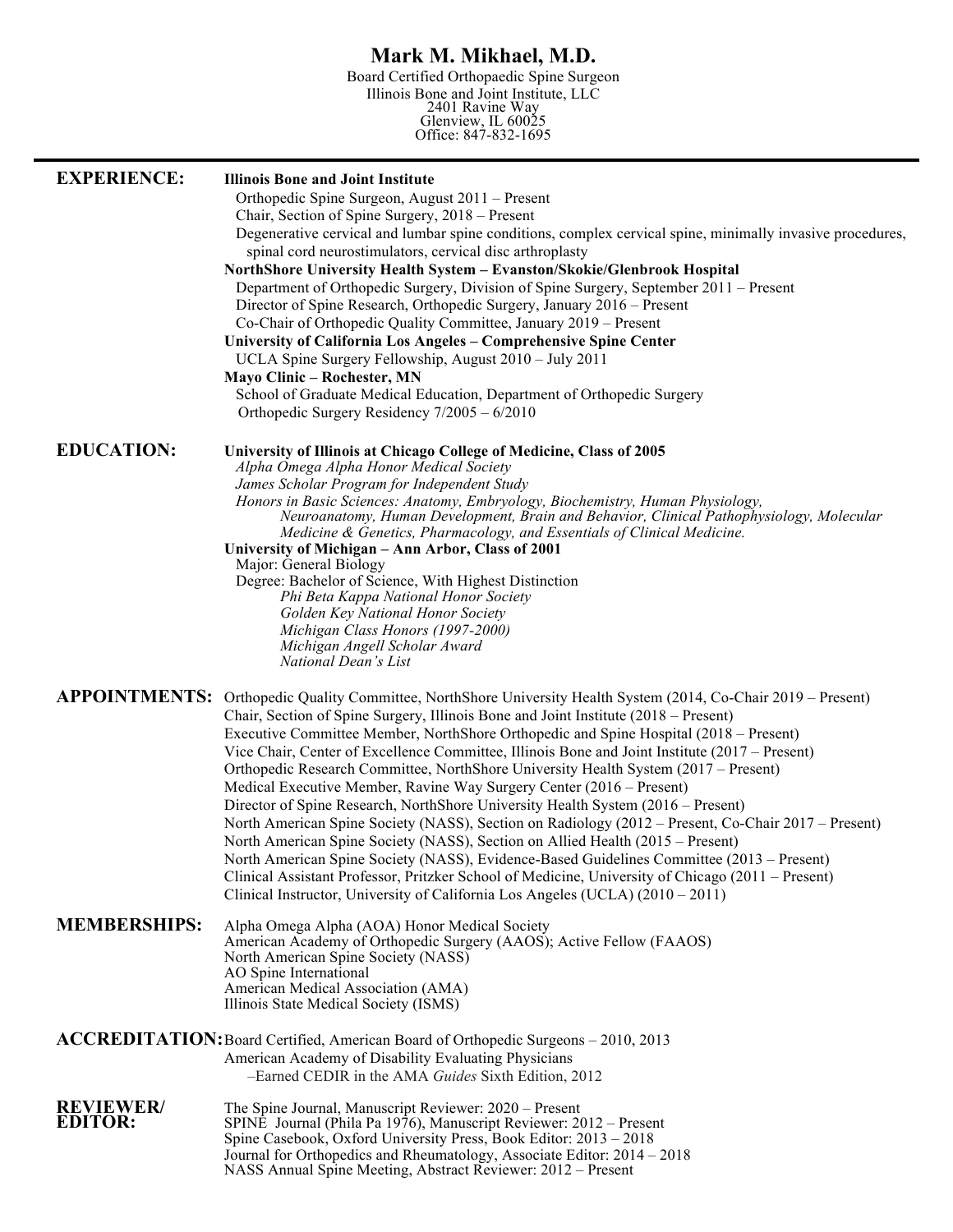## **PUBLICATIONS:**

Divi, S., **Mikhael, M.M.** *Use of allogenic mesenchymal cellular bone matrix in anterior and posterior cervical spinal fusion: a case series of 21 patients.* Asian Spine J. 2017 Jun;11(3): 454-462.

Gjolaj, J.P., Carrino, J.A., **Mikhael, M.M.**, Bederman, S.S., Sciubba, D.M., Khanna, A.J. *Contemporary Radiation Reduction Strategies for Spine Surgery and Interventional Spine Procedures.* SpineLine. 2016 July/August;12-14.

Reddy, D., **Mikhael, M.M.,** Shapiro, G.S., Farrell, T. *Extensive Deep Venous Thrombosis from Anterior Lumbar Spine Surgery in a Patient with Iliac Vein Compression Syndrome: A Case Report and Literature Review*. Global Spine J. 2015 Aug;5(4):e22-7.

Eleswarapu, A., Salib, C.G., **Mikhael, M.M.** *Radiographic Lucency around Pedicle Screws with Cobalt Chromium Rod Constructs in the Setting of Lumbar Fusion*. MOJ Orthop Rheumatol. April 2015; 2(4).

Eleswarapu, A., **Mikhael, M.M.**, Koh, JL. *Number of Recent Inpatient Admissions as a Risk Factor for Increased Complications, length-of-stay, and Cost in Patients Undergoing Posterior Lumbar Fusion*. Spine. Dec 2014; 39(26):2148-56.

**Mikhael, M.M.**, Chioffe, M.A., Shapiro, G.S. *Calcium Pyrophosphate Dihydrate Deposition Disease (CPPD)/ Pseudogout of the Lumbar Spine mimicking Osteomyelitis-Discitis with Epidural Phlegmon.* American Journal of Orthopedics, August 2013; E64-E67.

**Mikhael, M.M.,** Shapiro, G.S., Wang, J.C. *High-grade adult isthmic L5-S1 spondylolisthesis: A report of intraoperative slip progression treated with surgical reduction and posterior instrumented fusion. Global Spine Journal*. 2012; 2 (2): 119-124

**Mikhael, M.M**., Wolf, C.F., Wang, J.C. *Cervical Laminaplasty*, in Tornetta, P (ed), Instructional Course Lectures – Volume 61: Advanced Techniques in Cervical Spine Surgery. AAOS. February 2012; 461-8.

Celestre, P.C., Pazmino, P.R., **Mikhael, M.M.,** Wolf, C.F., Feldman, L.A., Lauryssen, C., Wang, J.C. *Minimally Invasive Approaches to the Cervical Spine.* Orthopedic Clinics of North America. January 2012;43 (1):137-47

**Mikhael, M.M.**, Celestre, P.C., Wolf, C.F., Mroz, T.E., Wang, J.C. *Minimally Invasive Cervical Spine Foraminotomy and Lateral Mass Screw Placement*. Spine. March 2012; 1;37(5):E18-22.

**Mikhael, M.M.,** Wolf, C.F., Shamie, A.N., Wang, J.C. *Minimally Invasive Techniques for the Posterior Cervical Spine: Foraminal Decompression and Instrumented Fusion.* Operative Techniques in Orthopaedics. September 2011; 21: 240-244.

**Mikhael, M.M.**, Huddleston, P.M., Nassr, A. *Postoperative Culture Positive Surgical Site Infections After the Use of Irradiated Allograft, Non-Irradiated Allograft, or Autograft for Spinal Fusion.* Spine. October 2009; 34(22): 2466-8.

**Mikhael, M.M.**, Hanssen, A.D., Sierra, R.J. *Failure of Metal-on-Metal Total Hip Arthroplasty Mimicking Hip Infection.* Journal of Bone and Joint Surgery (Am). February 2009; 91:443-6.

**Mikhael, M.M.**, Bach, H.G., Huddleston, P.M., Maus, T.P., Berbari, E.F. *Multi-Level Diskitis and Vertebral Osteomyelitis after Diskography.* Orthopedics. January 2009; 32:60.

**Mikhael, M.M**., Huddleston, P.M., Zobitz, M.E., Chen, Q., Zhao, K.D., An K.N. *Mechanical Strength of Bone Allografts Subjected to Chemical Sterilization and Other Terminal Processing Methods.* Journal of Biomechanics. September 2008; 41(13):2816-20.

### **TEXTBOOKS / CHAPTERS:**

Editor, *Spine Imaging: A Case-Based Guide to Imaging and Management*. Gupta, S., Sciubba, D.M., **Mikhael, M.M.**, Nicolau, S. (eds). Oxford University Press. 2016.

Castillo, M., Chiang, F., **Mikhael, M.** *Chapter 2: Spontaneous Epidural Hematoma,* in Gupta, Sciubba, Mikhael, Nicolau (eds): Spine Imaging: A Case-Based Guide to Imaging and Management. Oxford University Press. 2016; page 7.

Lester, M., Naidich, M., **Mikhael, M.** *Chapter 35: Baastrup's Disease,* in Gupta, Sciubba, Mikhael, Nicolau (eds): Spine Imaging: A Case-Based Guide to Imaging and Management. Oxford University Press. 2016; page 131.

Lester, M., Naidich, M., **Mikhael, M.** *Chapter 37: Cord Compression,* in Gupta, Sciubba, Mikhael, Nicolau (eds): Spine Imaging: A Case-Based Guide to Imaging and Management. Oxford University Press. 2016; page 137.

Lester, M., Naidich, M., **Mikhael, M.** *Chapter 38: Synovial Cyst,* in Gupta, Sciubba, Mikhael, Nicolau (eds): Spine Imaging: A Case-Based Guide to Imaging and Management. Oxford University Press. 2016; page 140.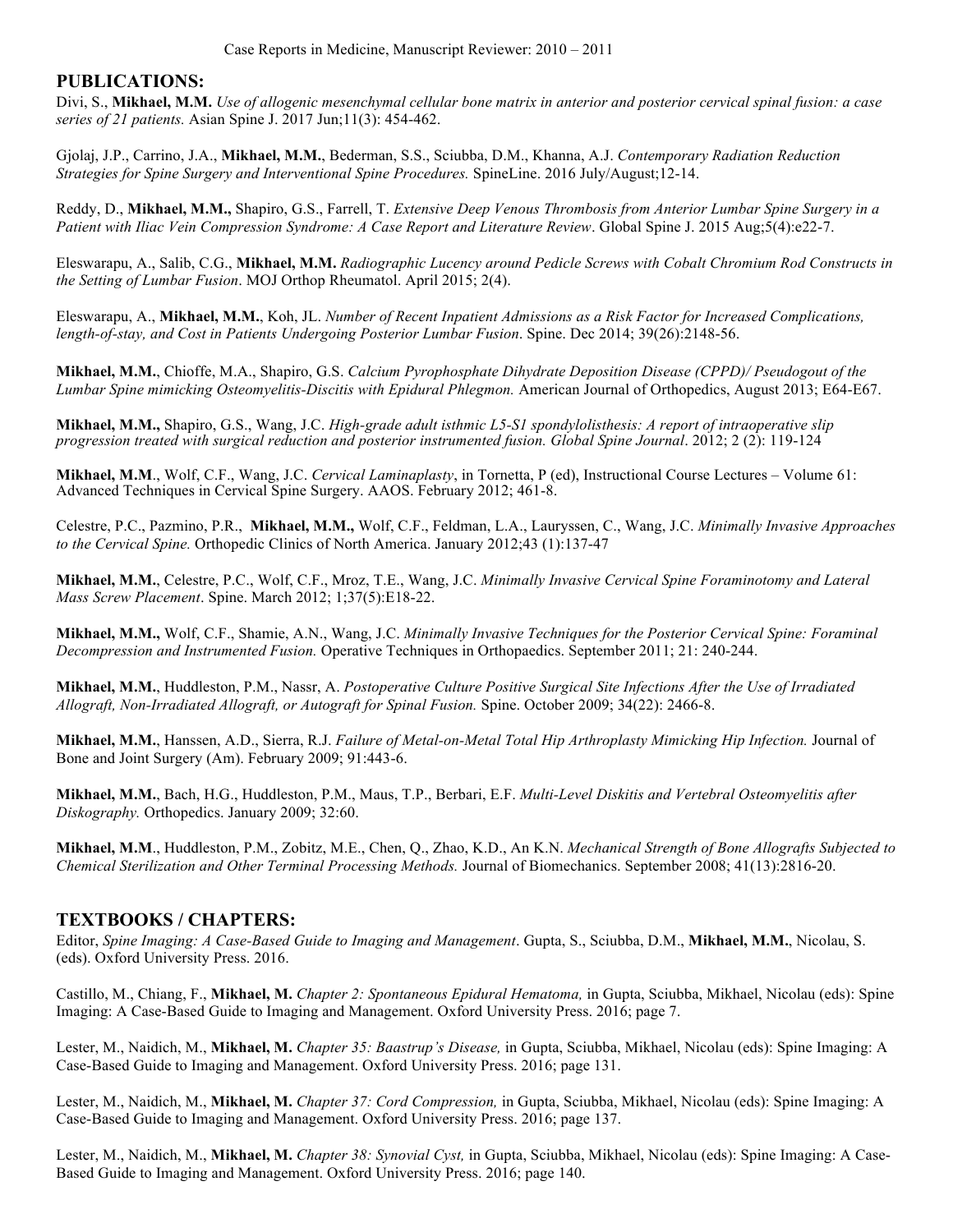Wenokor, C., **Mikhael, M.** *Chapter 80: Spinal Instrumentation Failure,* in Gupta, Sciubba, Mikhael, Nicolau (eds): Spine Imaging: A Case-Based Guide to Imaging and Management. Oxford University Press. 2016; page 310.

Wolf, C.F., **Mikhael, M.M.**, Shamie, A.N. *Chapter 31: Interspinous Process Implants,* in Kim, D, Vaccaro, A, Whang, P, Kim, S, Kim, SH (eds): Lumbosacral and Pelvic Procedures, Vol 1; 2014. Page 503.

**Mikhael, M.M**., Wang, J.C. *Chapter 5: Critical Outlook and Overview*, in Hartl, R, Korge, A (eds): Minimally Invasive Spine Surgery – Techniques, Evidence, and Controversies. AO Spine; 2013.

**Mikhael, M.M**., Wolf, C.F., Wang, J.C. *Chapter 37: Cervical Laminaplasty*, in Tornetta, P (ed), Instructional Course Lectures – Volume 61: Advanced Techniques in Cervical Spine Surgery. AAOS. February 2012; 461-8.

Wolf, C.F., **Mikhael, M.M.**, Shamie, A.N. *Chapter 31: Interspinous Process Motion-Sparing Implants*, in Vaccaro, A, Baron, E (eds): Operative Techniques Spine Surgery. Vol 2; 2012. Page 292.

#### **PRESENTATIONS:**

**Mikhael, M.M.** Cervical Corpectomy: Indications, Pearls and Pitfalls. "Clariance Connects" Spine Surgeon Panel. Chicago, IL. January 26, 2020.

**Mikhael, M.M.** Radiation Reduction Strategies for Minimally Invasive Procedures Symposium: Biological Effects and Risks of Radiation Exposure. North American Spine Society (NASS) Online CME Course. May 11, 2020.

**Mikhael, M.M.** Emerging Techniques for Advanced Imaging of the Complex Post-Surgical Spine Patient. Friend or Foe? Rethinking Advanced Imaging for the 21<sup>st</sup> Century Symposium. North American Spine Society (NASS) Annual Meeting. September 27, 2019.

**Mikhael, M.M.** Current Strategies for Decreasing Radiation Exposure During Spine Surgery and Interventional Procedures: Minimally Invasive Spine Surgery, One Step Forward, Two Steps Back? North American Spine Society (NASS) Annual Meeting. September 27, 2018.

**Mikhael, M.M.** Common Spinal Conditions and Surgical Treatment Options. IL Academy of Physician Assistants (IAPA). Fall CME Meeting. Deerfield, IL. September 14, 2018.

Divi, Srikanth, Eleswarapu, A., Koh, JL**, Mikhael, M.M.** Number of Recent Inpatient Admissions as a Risk Factor for Increased Complications Following Anterior Cervical Discectomy and Fusion. American Academy of Orthopedic Surgeons (AAOS) Annual Meeting. Poster Presentation. March 8, 2018.

**Mikhael, M.M.** Current Strategies for Decreasing Radiation Exposure During Spine Surgery and Interventional Procedures: The Role of Image Guidance in Reduction of Radiation Exposure. North American Spine Society (NASS) Annual Meeting. October 26, 2017.

**Mikhael, M.M.** Move Back…Spinal Emergencies and Spinal Stenosis. Annual Advanced Practitioner and Physician (APP) Bootcamp. April 30, 2017.

**Mikhael, M.M.** Imaging and Ancillary Testing in Patients with Neck and Shoulder Girdle Pathology. North American Spine Society (NASS) Annual Meeting. October 28, 2016.

**Mikhael, M.M.** Update on Current Strategies for Decreasing Radiation Exposure During Spine Surgery and Interventional Procedures; Free-hand Technique in Spine Surgery: Radiation Reduction at its Best. North American Spine Society (NASS) Annual Meeting. October 27, 2016.

**Mikhael, M.M.** Spinal Imaging Pearls for Staying out of Trouble and Detecting Problems When They Occur: Post-operative Evaluation. North American Spine Society (NASS) Annual Meeting. October 27, 2016.

**Mikhael, M.M.** Complex Cervical Spine Surgery: Anterior Cervical Corpectomy. Medical Education and Research Center of Illinois (MERCI-Platinum), Park Ridge, IL. June 3-4, 2016. Sponsor – DePuy Synthes Institute for Advancing Education and Research.

**Mikhael, M.M.** Current Strategies for Decreasing Radiation Exposure During Spine Surgery and Interventional Procedures; Free-hand Technique in Spine Surgery: Radiation Reduction at its Best. North American Spine Society (NASS) Annual Meeting. October 15, 2015.

**Mikhael, M.M.** MRI of Complications and Failures of Spine Surgery: MRI Evaluation of Postoperative Infection. North American Spine Society (NASS) Annual Meeting. October 15, 2015.

**Mikhael, M.M.** Complex Spine Imaging II. The Art and Science of the Physical Examination. NASS Spine Education and Research Center, Burr Ridge, IL. June 27, 2015.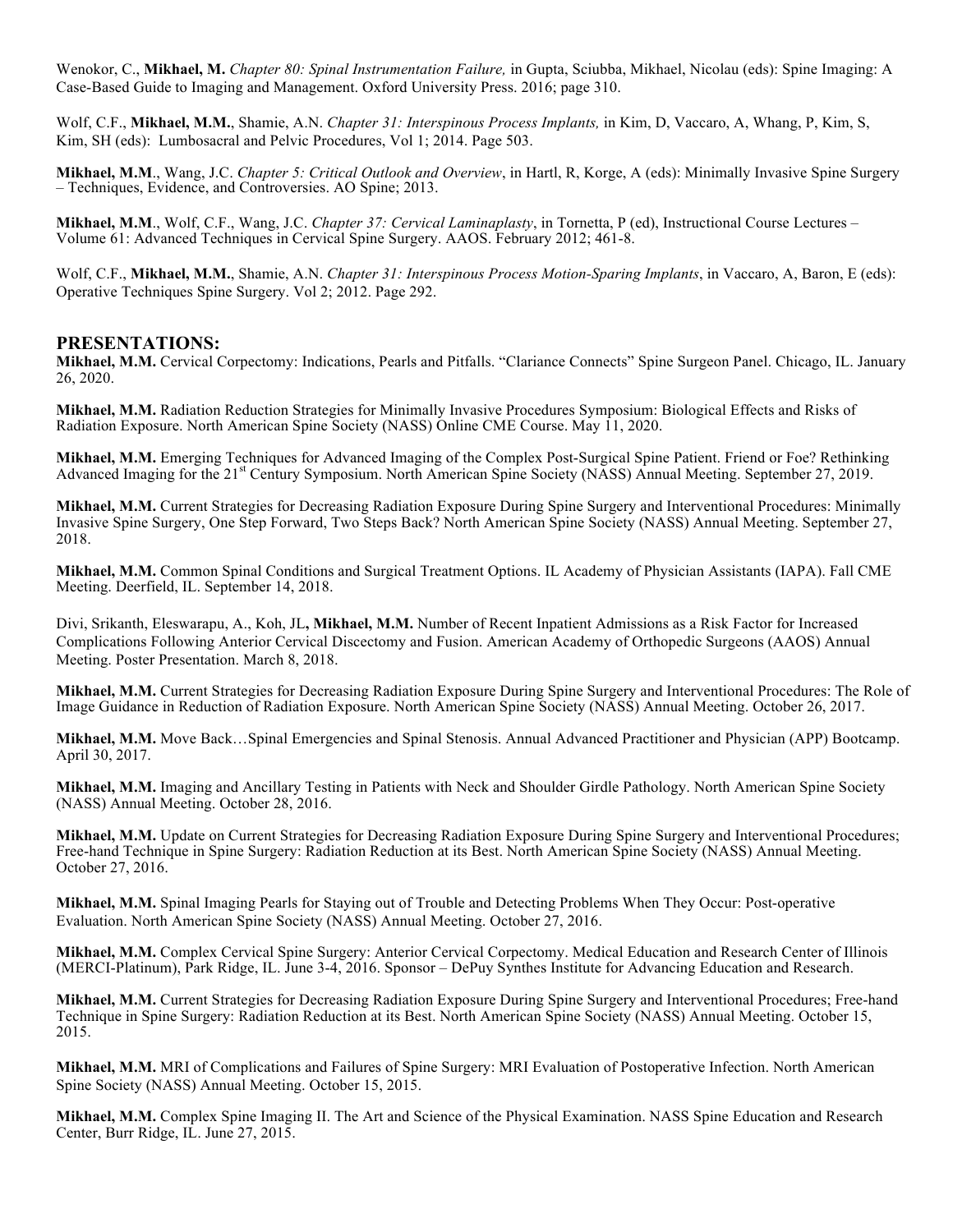Eleswarapu, A., **Mikhael, M.M.**, Koh, JL. Number of Recent Inpatient Admissions as a Risk Factor for Increased Complications, length-of-stay, and Cost in Patients Undergoing Anterior Lumbar Fusion. Mid-America Orthopaedic Association Annual Meeting. Poster Presentation. April 22-26, 2015.

**Mikhael, M.M.** An Update on Cervical Laminoplasty: Comparative Studies and Technique. University of Chicago Orthopaedic Surgery Grand Rounds. Pritzker School of Medicine. Chicago, Illinois. April 15, 2015.

Eleswarapu, A., **Mikhael, M.M.**, Koh, JL. Number of Recent Inpatient Admissions as a Risk Factor for Increased Complications, length-of-stay, and Cost in Patients Following Anterior Cervical Discectomy and Fusion. OneAO: Common Problems and Common Solutions Across Disciplines Meeting. AO North America. Paper Presentation. Feb 6, 2015.

Eleswarapu, A., **Mikhael, M.M.**, Koh, JL. Prior Admissions are the Most Important Independent Predictor of Risk in Posterior Lumbar Fusion. 2015 American Academy of Orthopedic Surgery (AAOS) Annual Meeting. Paper Presentation. March 25, 2015.

**Mikhael, M.M.** Controversies in Spine Imaging; An Update on The Instrumented Spine: MRI versus CT Myelogram. North American Spine Society (NASS) Annual Meeting. November 12, 2014.

**Mikhael, M.M.** Section on Radiology Precourse Symposium on Imaging of the Spine; An Update on CT and CT Myelography of the Spine: indications and spectrum of diseases. North American Spine Society (NASS) Annual Meeting. November 11, 2014.

**Mikhael, M.M.** High Grade Spondylolisthesis in Adults. Chicago Orthobiologics and Cell Regenerative Summit; Chicago Lower Extremity Surgical Foundation (CLESF). June 21, 2014.

**Mikhael, M.M.** Lumbar Osteomyelitis – Surgical Options. Chicago Orthobiologics and Cell Regenerative Summit; Chicago Lower Extremity Surgical Foundation (CLESF). June 21, 2014.

**Mikhael, M.M.** Spine Imaging II. The Art and Science of the Physical Examination. NASS Spine Education and Research Center, Burr Ridge, IL. March 8, 2014.

**Mikhael, M.M.** Controversies in Spine Imaging; The Instrumented Spine: MRI versus CT Myelogram. North American Spine Society (NASS) Annual Meeting. October 11, 2013.

**Mikhael, M.M.** Dynamic MRI: Current Studies and Utility in Patient Care. North American Spine Society (NASS) Annual Meeting. October 10, 2013.

**Mikhael, M.M.** Section on Radiology Precourse Symposium on Imaging of the Spine; CT and CT Myelography of the Spine: indications and spectrum of diseases. North American Spine Society (NASS) Annual Meeting. October 9, 2013.

**Mikhael, M.M.** Cervical Laminaplasty: An Update on Comparative Studies and Technique. University of Chicago Orthopaedic Surgery Grand Rounds. Pritzker School of Medicine. Chicago, Illinois. August 15, 2012.

**Mikhael, M.M.**, Larson, D., Nassr, A., Huddleston, P.M. Infections Using Irradiated or Non-Irradiated Allograft versus Autograft for Spinal Fusion. Presenting Author. 2011 AO Spine Fellows Forum. Banff, Alberta, Canada. April 1, 2011.

**Mikhael, M.M.**, Huddleston, P.M., Nassr, A. Infections Using Irradiated or Non-Irradiated Allograft versus Autograft for Spinal Fusion. Presenting Author. 2010 American Academy of Orthopedic Surgery (AAOS) Annual Meeting. March 9, 2010.

**Mikhael, M.M**., Huddleston, P.M. *Infection in Spine Fusion Procedures Using Either Irradiated Allograft, Non-Irradiated Allograft, or Autograft.* Presenting Author. Minnesota Orthopaedic Society 2008 Annual Meeting. May 9, 2008.

**Mikhael, M**., Amirouche, F., Wagner, F., Guppy, K., Bergin, C. *Investigation of lumbar interbody fusion at different levels and its effect on spinal stenosis.* The International World Spine II Conference: Second Interdisciplinary Congress On Spine Care. Presenting/Primary Author. Chicago, August 2003.

#### **RESEARCH:** 7/2020-Present **NorthShore University Heath System / University of Illinois at Chicago** Chicago, IL Biomechanics Lab of Dr. Farid Amirouche, PhD Assessmanet of Cervical and Lumbar Kinematics in Simulated Open and Closed Chain Pelvic Tilting Asses if axial rotation is a factor Preliminary Cadaveric Model 7/2020-Present **NorthShore University Heath System / University of Illinois at Chicago** Chicago, IL Biomechanics Lab of Dr. Farid Amirouche, PhD ♦ Biomechanical Evaluation of Cervical Spine Kinematics with Anterior and Posterior Pelvic Tilt Preliminary Cadaveric Study 6/17-12/2020 **NorthShore University Heath System** Evanston, IL Surgical outcome data analysis to evaluate predictive risk factors for epidural hematoma Case control matched cohort study to compare outcomes associated with risk factors 1/16-11/2020 **NorthShore University Heath System / Illinois Bone and Joint Institute** Evanston, IL